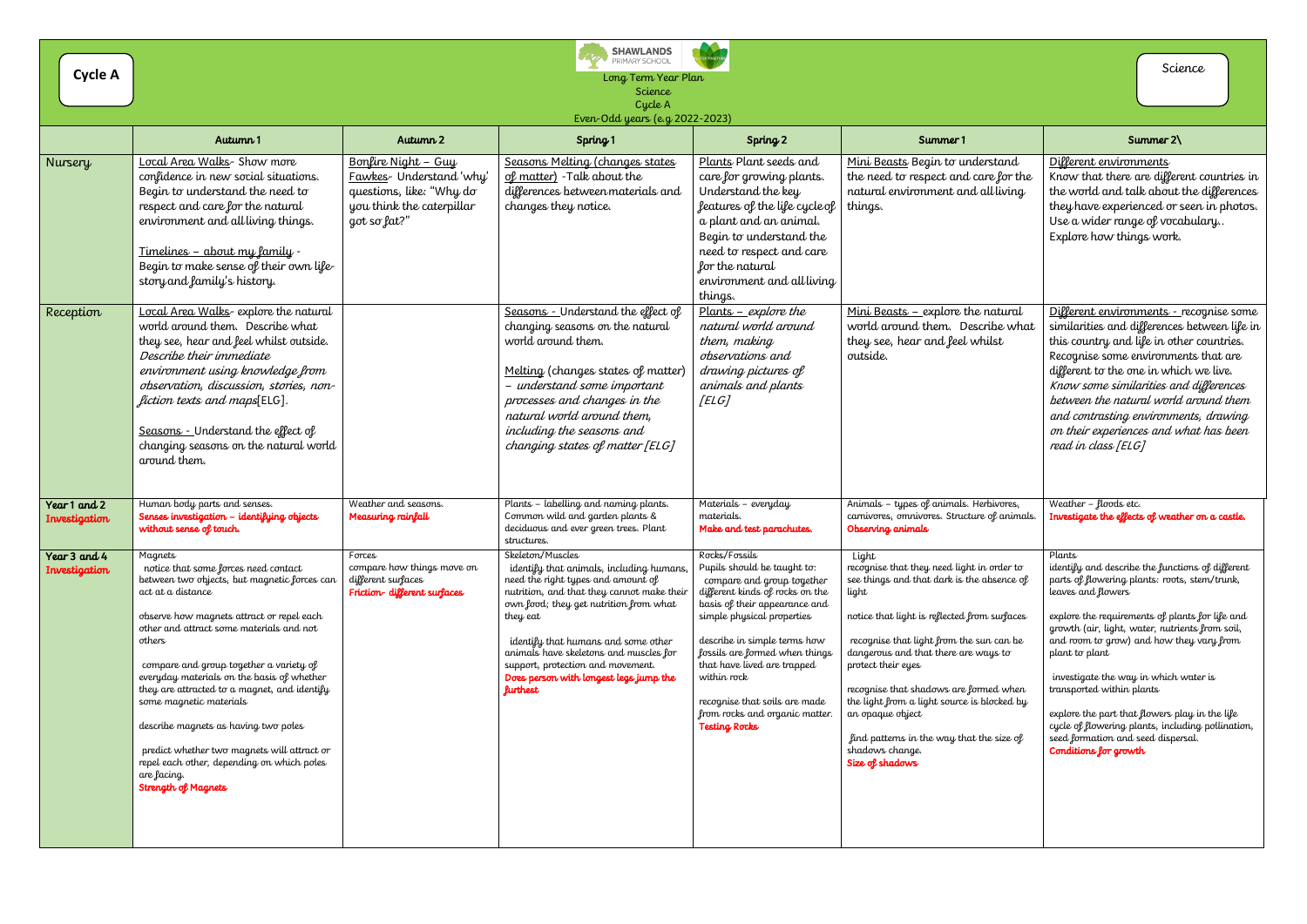| Year 5 and 6  | Space                                                                                                                                                                                                                                                                                                                                                                                                                                                                                                                                                                                                                                                                                                                                                             | Forces                                                                                                                                                                                                                                                                                                                                                                                                                                                                                                                                                    | Animals including humans                                                                                                                              | Living things and their                                                                                                                                                                                                                                                                                                                                                                                              | Properties and changes of materials                                                                                                                                                                                                                                                                                                                                                                                                            | Properties and changes of materials continued                                                                                                                                                                                                                                                                                                                                                                                                                                                                                                                                                                                                                              |
|---------------|-------------------------------------------------------------------------------------------------------------------------------------------------------------------------------------------------------------------------------------------------------------------------------------------------------------------------------------------------------------------------------------------------------------------------------------------------------------------------------------------------------------------------------------------------------------------------------------------------------------------------------------------------------------------------------------------------------------------------------------------------------------------|-----------------------------------------------------------------------------------------------------------------------------------------------------------------------------------------------------------------------------------------------------------------------------------------------------------------------------------------------------------------------------------------------------------------------------------------------------------------------------------------------------------------------------------------------------------|-------------------------------------------------------------------------------------------------------------------------------------------------------|----------------------------------------------------------------------------------------------------------------------------------------------------------------------------------------------------------------------------------------------------------------------------------------------------------------------------------------------------------------------------------------------------------------------|------------------------------------------------------------------------------------------------------------------------------------------------------------------------------------------------------------------------------------------------------------------------------------------------------------------------------------------------------------------------------------------------------------------------------------------------|----------------------------------------------------------------------------------------------------------------------------------------------------------------------------------------------------------------------------------------------------------------------------------------------------------------------------------------------------------------------------------------------------------------------------------------------------------------------------------------------------------------------------------------------------------------------------------------------------------------------------------------------------------------------------|
| Investigation | describe the movement of the Earth and<br>other planets relative to the sun in the solar<br>system<br>describe the movement of the moon relative<br>to the Earth<br>describe the sun, Earth and moon as<br>approximately spherical bodies<br>use the idea of the Earth's rotation to<br>explain day and night and the apparent<br>movement of the sun across the sky<br>How do shadows change through the day?<br>Nicolaus Copernicus- Proposed that the Sun<br>was the centre of our universe.<br>Galileo - created powerful telescopes and<br>spotted distant moons. Galileo was able to<br>prove that the Earth orbited the Sun.<br>Katherine Johnson - helped NASA put an<br>astronaut into orbit around Earth. And then<br>she helped put a man on the Moon. | Pupils should be taught to:<br>explain that unsupported<br>objects fall towards the Earth<br>because of the force of gravity<br>acting between the Earth and<br>the falling object<br>identify the effects of air<br>resistance, water resistance and<br>friction, that act between<br>moving surfaces<br>recognise that some<br>mechanisms including levers,<br>pulleys and gears allow a<br>smaller force to have a greater<br>effect<br>How does the size of the<br>parachute change the speed of<br>the fall?<br>Isaac Newton - discovered<br>gravity | Pupils should be taught to:<br>describe the changes as humans develop<br>to old age<br>Comparison of age investigation.<br>Child vs adult competition | habitats<br>Pupils should be taught<br>to:<br>describe the differences in<br>the life cycles of a<br>mammal, an amphibian,<br>an insect and a bird<br>describe the life process of<br>reproduction in some<br>plants and animals<br>Sir David Attenborough-<br>Naturalist and broadcaster<br>Sarah Fowler-research<br>identified the global threat to<br>sharks and shares strategies of<br>how we can protect them. | Pupils should be taught to:<br>compare and group together everyday<br>materials on the basis of their<br>properties, including their hardness,<br>solubility, transparency, conductivity<br>(electrical and thermal), and response<br>to magnets<br>know that some materials will dissolve<br>in liquid to form a solution, and<br>describe how to recover a substance<br>from a solution<br>Which is the best material for retaining<br>heat? | use knowledge of solids, liquids and gases to<br>decide how mixtures might be separated,<br>including through filtering, sieving and<br>evaporating<br>give reasons, based on evidence from<br>comparative and fair tests, for the<br>particular uses of everyday materials,<br>including metals, wood and plastic<br>demonstrate that dissolving, mixing and<br>changes of state are reversible changes<br>explain that some changes result in the<br>formation of new materials, and that this kind<br>of change is not usually reversible, including<br>changes associated with burning and the action<br>of acid on bicarbonate of soda<br>Which is the best material? |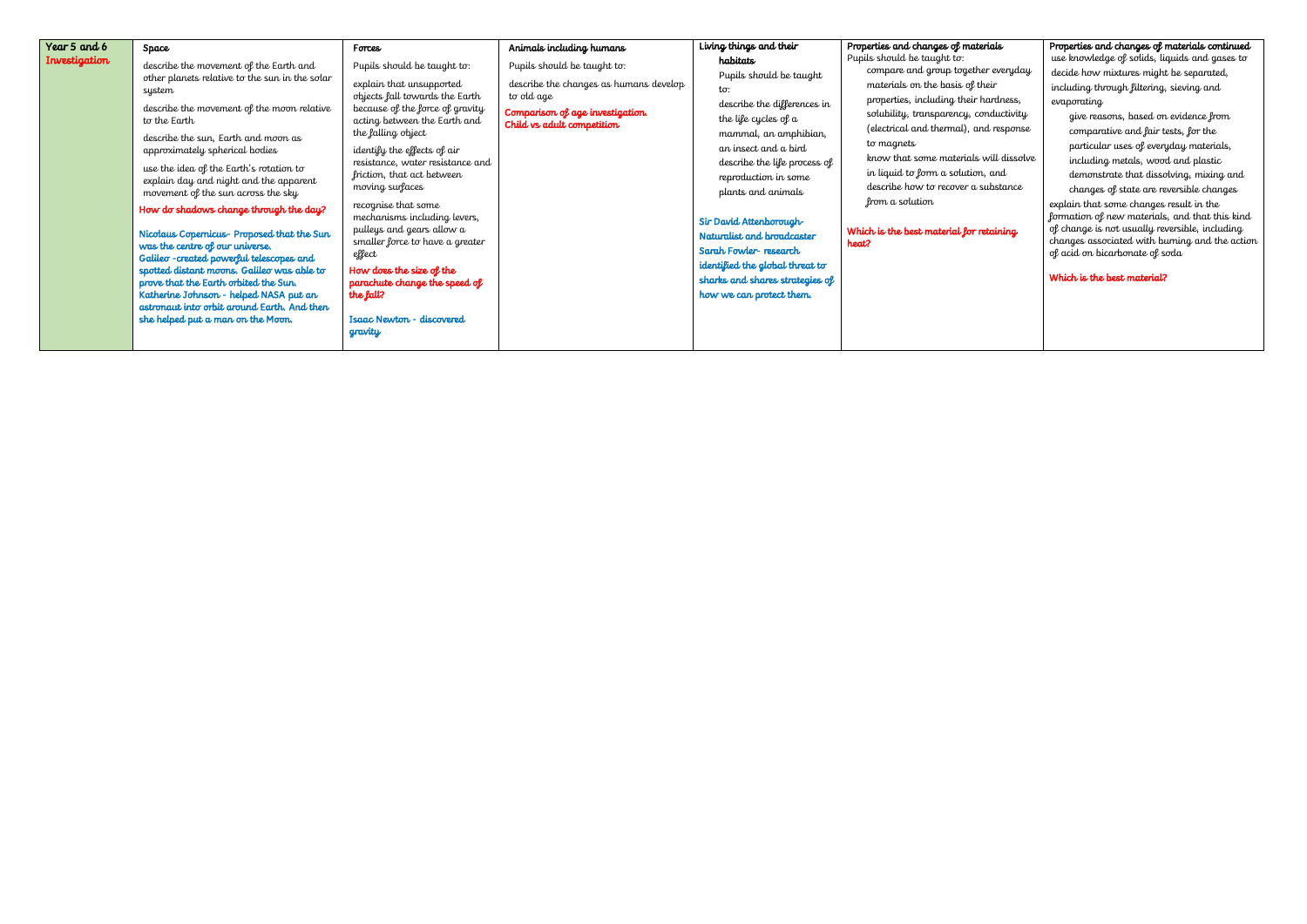|                               | <b>SHAWLANDS</b><br>PRIMARY SCHOOL                                                                                                                                                                                                                                                                                                                                |                                                                                                                                                                                                                                                                                                                                                                                                    |                                                                                                                                                                                                                                                                                                                                                                                                                                                                                                                                                                                              |                                                                                                                                                                                                                                                                                                                                                                                                                                                                                                                                  |                                                                                                                                                                                                                                                                                                                                                                                                                                                                                                                                                                                                                                                                           |                                                                                                                                                                                                                                                                                                                                                                                                                                 |  |
|-------------------------------|-------------------------------------------------------------------------------------------------------------------------------------------------------------------------------------------------------------------------------------------------------------------------------------------------------------------------------------------------------------------|----------------------------------------------------------------------------------------------------------------------------------------------------------------------------------------------------------------------------------------------------------------------------------------------------------------------------------------------------------------------------------------------------|----------------------------------------------------------------------------------------------------------------------------------------------------------------------------------------------------------------------------------------------------------------------------------------------------------------------------------------------------------------------------------------------------------------------------------------------------------------------------------------------------------------------------------------------------------------------------------------------|----------------------------------------------------------------------------------------------------------------------------------------------------------------------------------------------------------------------------------------------------------------------------------------------------------------------------------------------------------------------------------------------------------------------------------------------------------------------------------------------------------------------------------|---------------------------------------------------------------------------------------------------------------------------------------------------------------------------------------------------------------------------------------------------------------------------------------------------------------------------------------------------------------------------------------------------------------------------------------------------------------------------------------------------------------------------------------------------------------------------------------------------------------------------------------------------------------------------|---------------------------------------------------------------------------------------------------------------------------------------------------------------------------------------------------------------------------------------------------------------------------------------------------------------------------------------------------------------------------------------------------------------------------------|--|
| <b>Cycle B</b>                | Long Term Year Plan                                                                                                                                                                                                                                                                                                                                               |                                                                                                                                                                                                                                                                                                                                                                                                    |                                                                                                                                                                                                                                                                                                                                                                                                                                                                                                                                                                                              |                                                                                                                                                                                                                                                                                                                                                                                                                                                                                                                                  |                                                                                                                                                                                                                                                                                                                                                                                                                                                                                                                                                                                                                                                                           |                                                                                                                                                                                                                                                                                                                                                                                                                                 |  |
|                               | Science<br>Cycle B                                                                                                                                                                                                                                                                                                                                                |                                                                                                                                                                                                                                                                                                                                                                                                    |                                                                                                                                                                                                                                                                                                                                                                                                                                                                                                                                                                                              |                                                                                                                                                                                                                                                                                                                                                                                                                                                                                                                                  |                                                                                                                                                                                                                                                                                                                                                                                                                                                                                                                                                                                                                                                                           |                                                                                                                                                                                                                                                                                                                                                                                                                                 |  |
|                               | Odd-Even years (e.g. 2021-2022)                                                                                                                                                                                                                                                                                                                                   |                                                                                                                                                                                                                                                                                                                                                                                                    |                                                                                                                                                                                                                                                                                                                                                                                                                                                                                                                                                                                              |                                                                                                                                                                                                                                                                                                                                                                                                                                                                                                                                  |                                                                                                                                                                                                                                                                                                                                                                                                                                                                                                                                                                                                                                                                           |                                                                                                                                                                                                                                                                                                                                                                                                                                 |  |
|                               | Autumn 1                                                                                                                                                                                                                                                                                                                                                          | Autumn 2                                                                                                                                                                                                                                                                                                                                                                                           | Spring <sub>1</sub>                                                                                                                                                                                                                                                                                                                                                                                                                                                                                                                                                                          | Spring <sub>2</sub>                                                                                                                                                                                                                                                                                                                                                                                                                                                                                                              | Summer 1                                                                                                                                                                                                                                                                                                                                                                                                                                                                                                                                                                                                                                                                  | Summer 2                                                                                                                                                                                                                                                                                                                                                                                                                        |  |
| Nursery                       | Local Area Walks- Show more<br>confidence in new social<br>situations. Begin to understand<br>the need to respect and care for<br>the natural environment and all<br>living things.<br><u> Timelines – about my family -</u><br>Begin to make sense of their<br>own life-story and family's<br>history.                                                           | Bonfire Night - Guy Fawkes<br>Understand 'why' questions, like:<br>"Why do you think the caterpillar<br>got so fat?"                                                                                                                                                                                                                                                                               | Seasons Melting (changes states<br>of matter) - Talk about the<br>differences between materials<br>and changes they notice.                                                                                                                                                                                                                                                                                                                                                                                                                                                                  | Plants Plant seeds and care for<br>growing plants. Understand the<br>key features of the life cycle of a<br>plant and an animal. Begin to<br>understand the need to respect<br>and care for the natural<br>environment and all living<br>things.                                                                                                                                                                                                                                                                                 | Mini Beasts Begin to understand<br>the need to respect and care for the<br>natural environment and all living<br>things.                                                                                                                                                                                                                                                                                                                                                                                                                                                                                                                                                  | Different environments<br>Know that there are different<br>countries in the world and<br>talk about the differences<br>they have experienced or<br>seen in photos. Use a wider<br>range of vocabulary<br>Explore how things work.                                                                                                                                                                                               |  |
| Reception                     | Local Area Walks-explore the<br>natural world around them.<br>Describe what they see, hear and<br>feel whilst outside. Describe<br>their immediate environment<br>using knowledge from<br>observation, discussion, stories,<br>non-fiction texts and<br>maps[ELG].<br>Seasons - Understand the effect<br>of changing seasons on the<br>natural world around them. |                                                                                                                                                                                                                                                                                                                                                                                                    | Seasons - Understand the effect<br>of changing seasons on the<br>natural world around them.<br>Melting (changes states of<br>matter) - understand some<br>important processes and<br>changes in the natural world<br>around them, including the<br>seasons and changing states of<br>matter [ELG]                                                                                                                                                                                                                                                                                            | $Plants - explore the natural$<br>world around them, making<br>observations and drawing<br>pictures of animals and plants<br>[ELG]                                                                                                                                                                                                                                                                                                                                                                                               | Mini Beasts $-$ explore the natural<br>world around them. Describe what<br>they see, hear and feel whilst<br>outside.                                                                                                                                                                                                                                                                                                                                                                                                                                                                                                                                                     | Different environments -<br>recognise some similarities<br>and differences between life<br>in this country and life in<br>other countries. Recognise<br>some environments that are<br>different to the one in which<br>we live. Know some<br>similarities and differences<br>between the natural world<br>around them and contrasting<br>environments, drawing on<br>their experiences and what<br>has been read in class [ELG] |  |
| Year 1 and 2<br>Investigation | Materials - compare suitability. Uses<br>of everyday materials - find out how<br>the shapes of solid objects can be<br>changed (e.g. squashing, squeezing).<br>Which fabric will be best for a<br>superhero cape? (Bank end)                                                                                                                                      | Humans - exercise, food and hygiene.<br>Exercise - how heart rate changes.                                                                                                                                                                                                                                                                                                                         | Animals including humans - offspring,<br>basic needs of animals.<br>Visit from baby/child - plan and<br>answer scientific questions<br>Butterfly life cycle investigation.                                                                                                                                                                                                                                                                                                                                                                                                                   | Plants - observe and describe how<br>seeds and bulbs grow in to mature<br>plants.<br>Growing bean plants - what plants<br>need to grow                                                                                                                                                                                                                                                                                                                                                                                           | Living things. Food chains.<br>Investigation what animals might live in<br>our school grounds. Link to food chains.                                                                                                                                                                                                                                                                                                                                                                                                                                                                                                                                                       | Habitats.<br>Make and observe a wormery.                                                                                                                                                                                                                                                                                                                                                                                        |  |
| Year 3 and 4<br>Investigation | describe the simple functions of the<br>basic parts of the digestive system in<br>humans<br>identify the different types of teeth in<br>humans and their simple functions<br>Construct and interpret a variety of<br>food chains, identifying producers,<br>predators and prey.<br>Testing drinks on teeth.                                                       | compare and group materials together,<br>according to whether they are solids,<br>liquids or gases<br>observe that some materials change state<br>when they are heated or cooled, and<br>measure or research the temperature at<br>which this happens in degrees Celsius<br>$(^{\circ}C)$<br>.Changing materials by heating-record<br>different temperatures/times for<br>whit/milk/dark chocolate | identify the part played by evaporation<br>and condensation in the water cycle<br>and associate the rate of evaporation<br>with temperature.<br>recognise that living things can be<br>grouped in a variety of ways<br>explore and use classification keys to<br>help group, identify and name a variety<br>of living things in their local and wider<br>environment<br>recognise that environments can change<br>and that this can sometimes pose<br>dangers to living things.<br>Evaporation-different temperatures<br>Record living things in environment-<br>Record changes through year | identify how sounds are made,<br>associating some of them with<br>something vibrating<br>recognise that vibrations from sounds<br>travel through a medium to the ear<br>find patterns between the pitch of $a$<br>sound and features of the object that<br>produced it<br>find patterns between the volume of $a$<br>sound and the strength of the vibrations<br>that produced it<br>recognise that sounds get fainter as the<br>distance from the sound source<br>increases.<br>Sound travelling through different<br>materials | identify common appliances that run on<br>electricity<br>construct a simple series electrical circuit,<br>identifying and naming its basic parts,<br>including cells, wires, bulbs, switches and<br>buzzers<br>identify whether or not a lamp will light in<br>a simple series circuit, based on whether or<br>not the lamp is part of a complete loop<br>with a battery<br>recognise that a switch opens and closes a<br>circuit and associate this with whether or<br>not a lamp lights in a simple series circuit<br>recognise some common conductors and<br>insulators, and associate metals with being<br>good conductors.<br>Testing circuits- materials for switch |                                                                                                                                                                                                                                                                                                                                                                                                                                 |  |